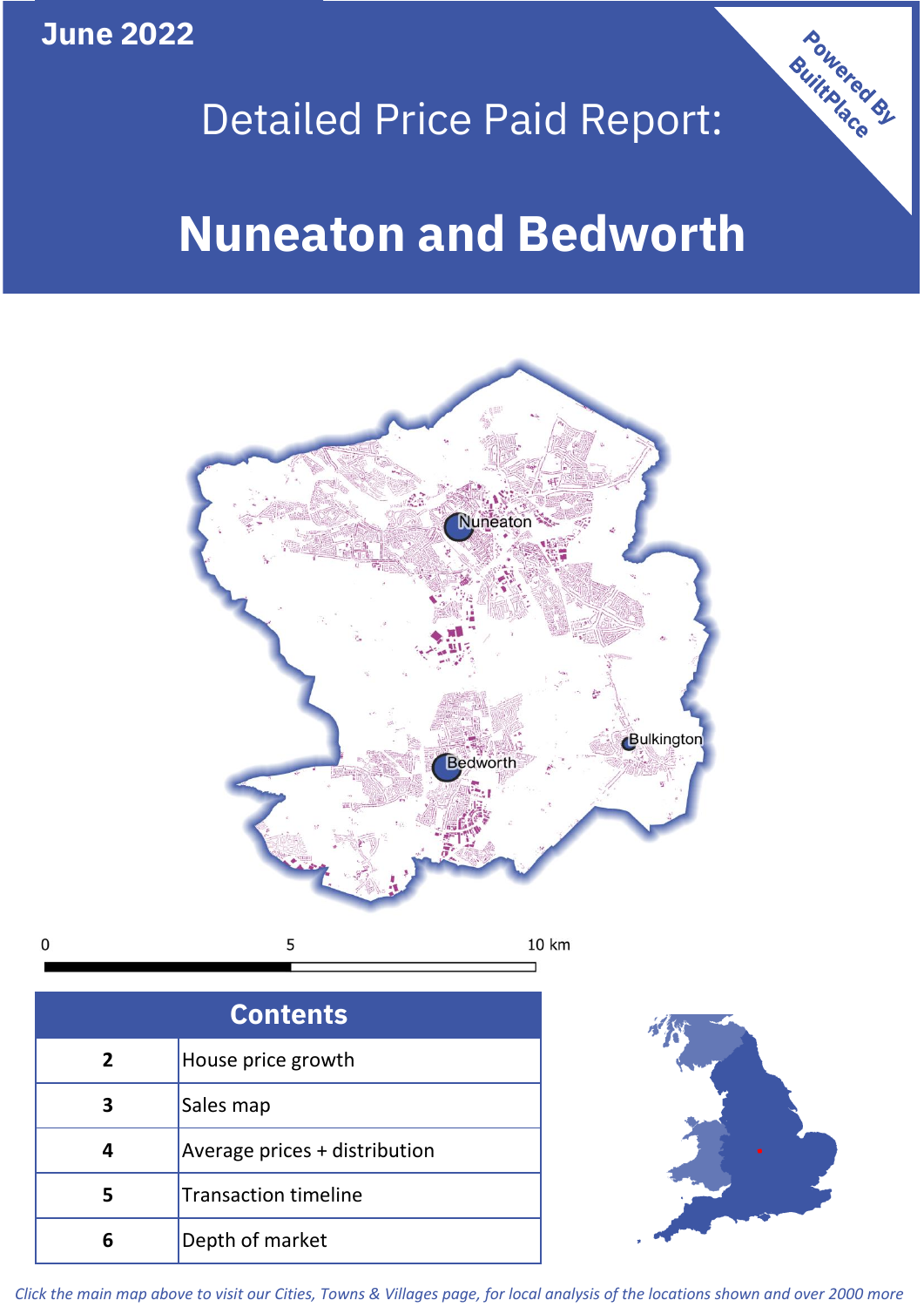#### **Headline Data**

|                     | <b>Current level</b> | 3 month  | <b>Annual</b> | 5 year   | 10 year |
|---------------------|----------------------|----------|---------------|----------|---------|
| <b>House prices</b> | £219,778             | 1.5%     | 12.0%         | 36.6%    | 79.0%   |
| <b>Transactions</b> | 1,949                | $-11.6%$ | 9.2%          | $-16.1%$ | 54.3%   |

## **House Price Growth (April 2022 data)**

#### *Annual Change in House Prices*



House prices in Nuneaton and Bedworth grew by 12.0% in the 12 months to April 2022 (based on 3-month smoothed data). By comparison national house prices grew by 10.7% and prices in the West Midlands grew by 10.9% over the same period.

Nuneaton and Bedworth house prices are now 51.0% above their previous peak in 2007, compared to +45.8% for the West Midlands and +52.9% across England.



#### *Year-To-Date Change in House Prices, December to April*

Local prices have grown by 2.6% in 2022 so far, compared to growth of 3.9% over the same period last year.

*Source: OS OpenData; UK House Price Index (Contains HM Land Registry data © Crown copyright)*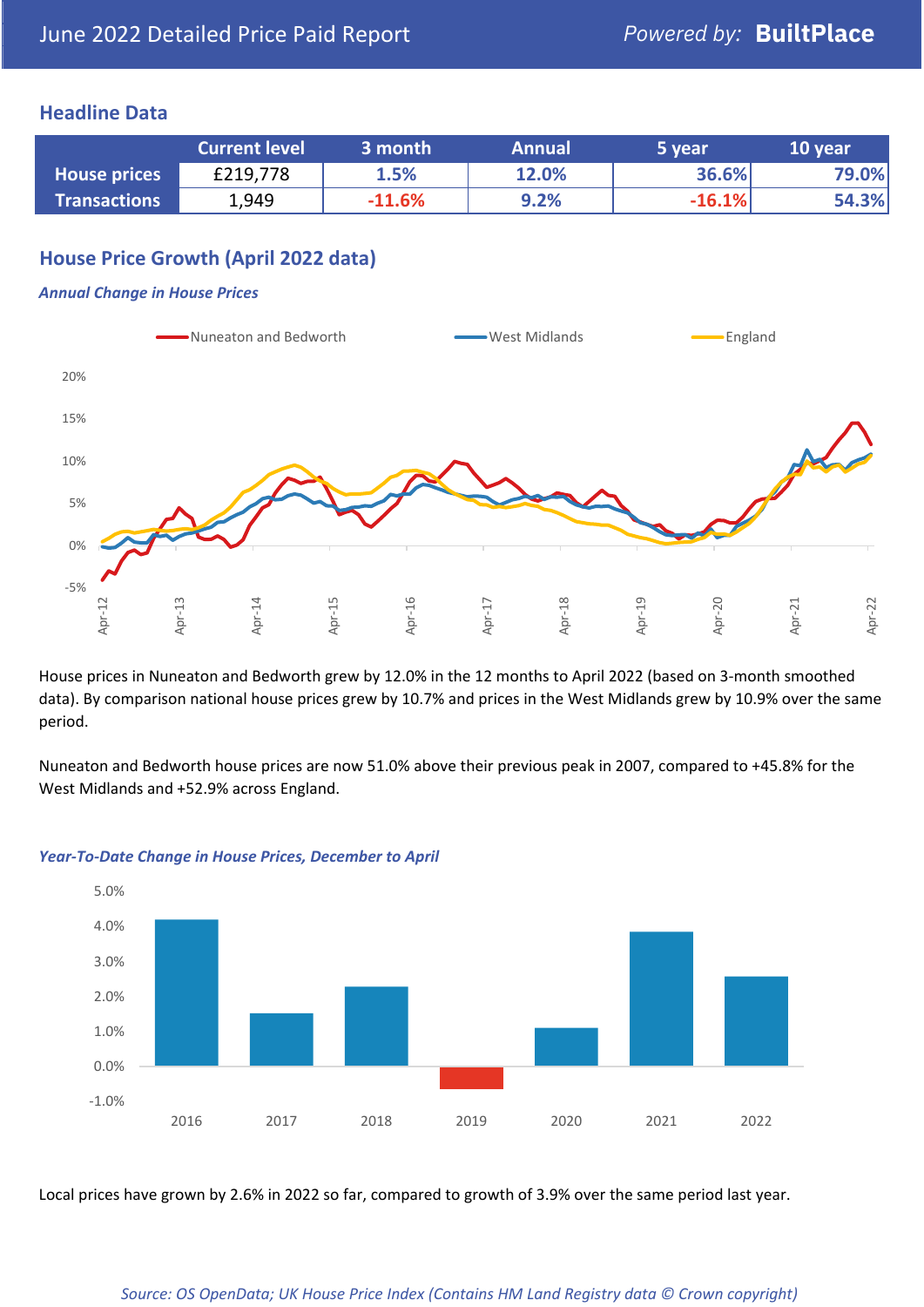## **House Price Map**

#### *12 months to April 2022*



*Each point is one postcode, coloured by the average value relative to all sales in this local authority (price bands are LA-specific quintiles).*

## **Map Key**

| Min      | <b>Max</b> |                            |
|----------|------------|----------------------------|
| Up to    | £139,000   | 1st quintile / lowest 20%  |
| £139,000 | £178,000   | 2nd quintile               |
| £178,000 | £218,000   | 3rd quintile               |
| £218,000 | £277,000   | 4th quintile               |
| £277,000 | and over   | 5th quintile / highest 20% |
|          |            |                            |

### *Source: OS OpenData; UK House Price Index (Contains HM Land Registry data © Crown copyright)*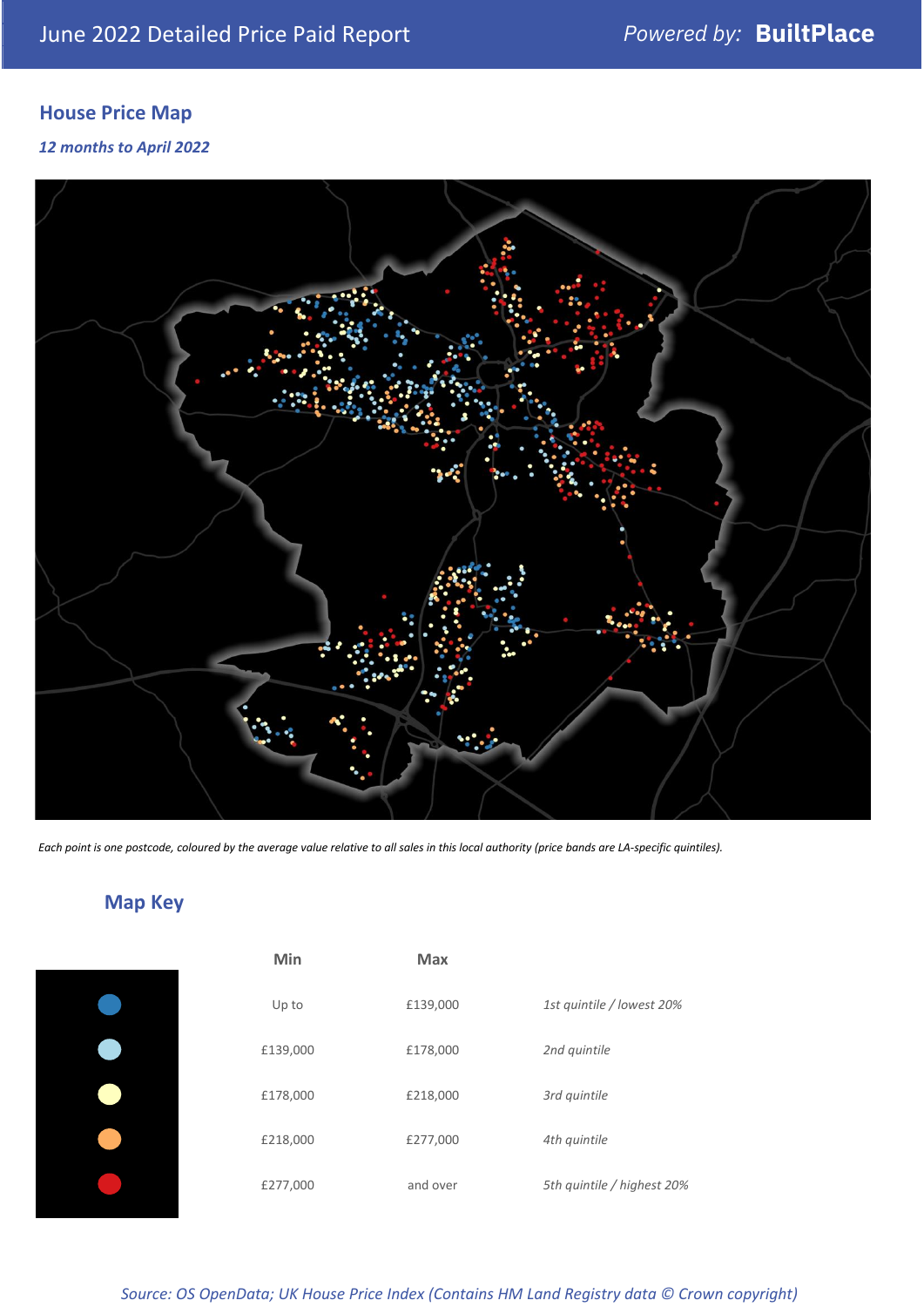## **Average House Price by Property Type**

## *12 months to April 2022*



|                 | <b>New</b>           | <b>Second hand</b> |  |
|-----------------|----------------------|--------------------|--|
| <b>Flat</b>     | No recorded<br>sales | £113,415           |  |
| <b>Terraced</b> | £165,221             | £207,569           |  |
| Semi-detached   | No recorded<br>sales | £243,390           |  |
| <b>Detached</b> | £370,283             | £318,775           |  |

## **House Price Distribution by Year**

*All properties, by price band and calendar year (2020 = year to date)*

|                    | 1997 | 2002 | 2007 | 2012 | 2017 | 2019 | 2020 |
|--------------------|------|------|------|------|------|------|------|
| <b>Under £100k</b> | 95%  | 69%  | 19%  | 29%  | 11%  | 5%   | 6%   |
| £100-200k          | 5%   | 29%  | 66%  | 57%  | 60%  | 49%  | 42%  |
| E200-300k          | 0%   | 2%   | 12%  | 12%  | 22%  | 32%  | 34%  |
| £300-400k          | 0%   | 0%   | 1%   | 1%   | 6%   | 9%   | 12%  |
| £400-500k          | 0%   | 0%   | 0%   | 0%   | 1%   | 3%   | 3%   |
| <b>£500k-1m</b>    | 0%   | 0%   | 0%   | 0%   | 0%   | 1%   | 2%   |
| £1-2m              | 0%   | 0%   | 0%   | 0%   | 0%   | 0%   | 0%   |
| <b>Over £2m</b>    | 0%   | 0%   | 0%   | 0%   | 0%   | 0%   | 0%   |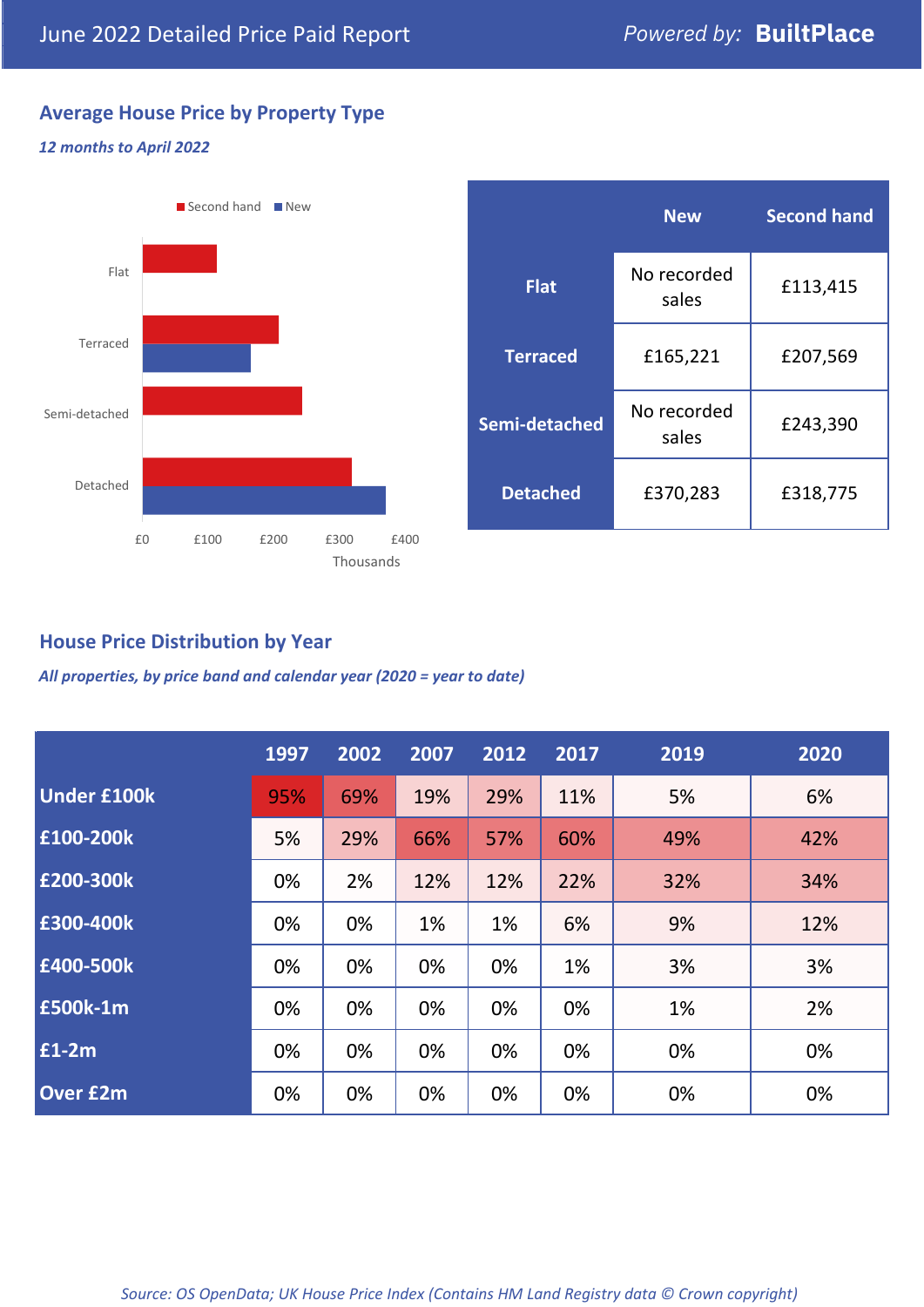## **Transactions (February 2022 data)**

*Annual Transactions, Indexed (2001-05 average = 100)*



There were 1,949 transactions in Nuneaton and Bedworth during the 12 months to February 2022. This is 65% of the average from 2001-05 and suggests activity is significantly below pre-downturn levels.

Transactions in Nuneaton and Bedworth have grown by 0.3% since 2014, compared to changes of -4.1% for West Midlands and -7.7% for England.



#### *Cash and New Build Sales as % of Total, by Year*

*Note: The data on this page EXCLUDES transactions identified as transfers under a power of sale/repossessions, buy-to-lets (where they can be identified by a mortgage), and transfers to non-private individuals - i.e. it comprises only Land Registry 'A' data.*